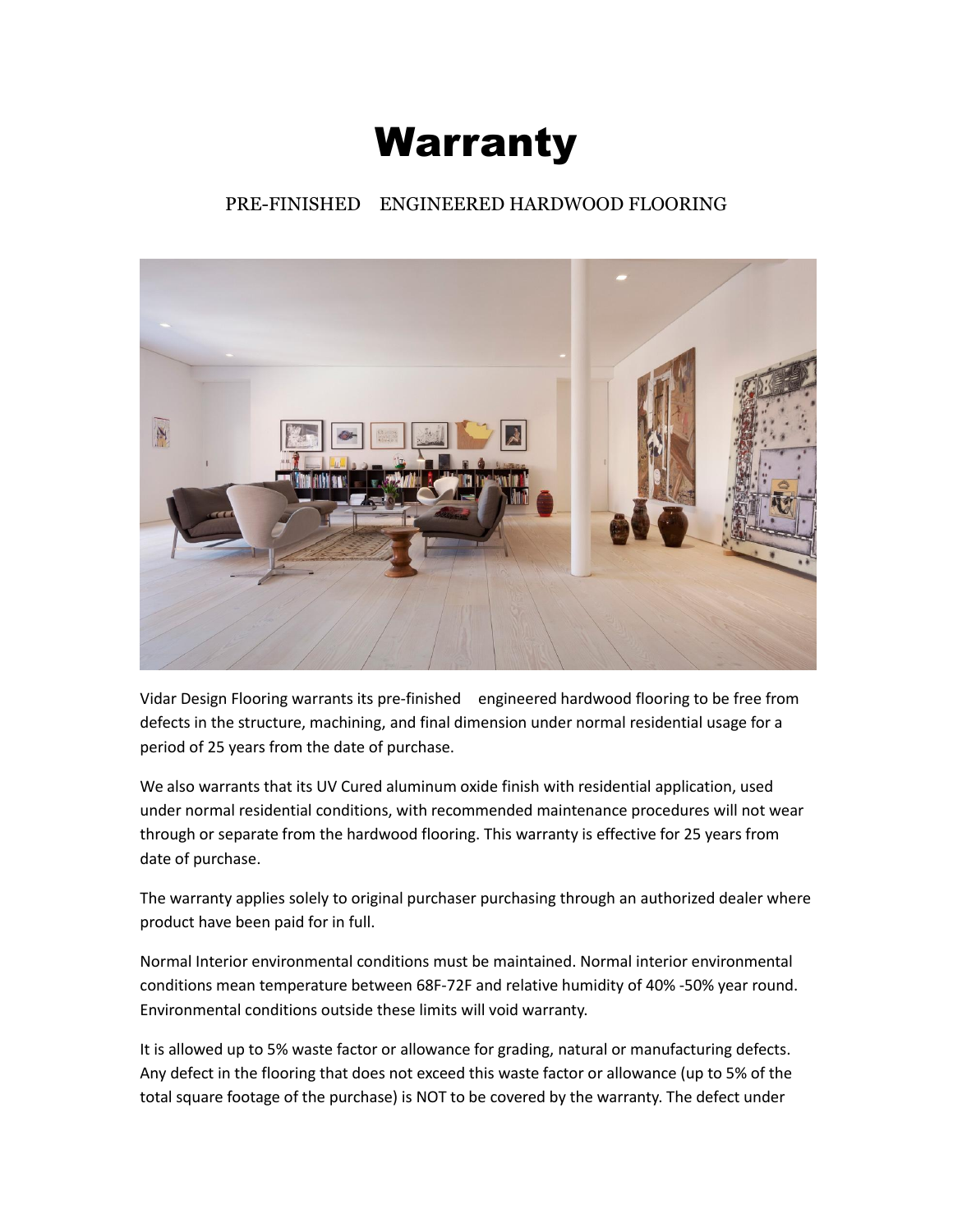the waste factor or allowance may include, but not limited to minor splitting, checking or cracking occurred in some hardwood species sometime due to its nature, or minor scratch, damage or other finish defects occurred due to manufacturing reason in some hardwood species.

Vidar Design Flooring 's liability under the warranty is limited to replacing only the boards deemed defective. If Vidar Design Flooring is unable to provide a replacement, Vidar Design Flooring will refund the purchase price of the boards deemed defective ONLY on a prorated basis, taking into consideration the remaining life of the limited warranty. Due to natural color variations,UV light, and/or character marks, new or replacement flooring may not exactly match samples of existing flooring.

Slight color and tone variations may occur. This is to be expected and accepted when matching old with new flooring.

The warranty does NOT cover any loss of time, inconvenience, incidental expenses, such as, but not limited to cost and labor incurred in the removal or re-installation of the defected or affected materials, and any other incidental or consequential damages or costs.

Failure to follow procedure of flooring acclimation (5-7 days for acclimation prior to installation is recommended) and qualify job site conditions may invalidate this warranty.

This warranty covers the original factory finish only. Applying another finish and/or re-sanding may damage the factory original finish and will invalidate the warranty again the finish wear. Seasonal expansion and contraction with minor gaping in the heating season is a normal function of hardwood and is not considered a defect, hence not covered by this warranty.

Vidar Design Flooring is not responsible for any issues resulting from excessive moisture such as but not limited to: cupping,warping, shrinkage, twisting or buckling, splits and checks, any issues resulting from sub-floor inadequacies or failure to follow maintenance procedures.

The warranty does not cover installation of defective boards, installation denotes acceptance. It is the installer's responsibility to examine the products prior to installation and cull out unacceptable boards.

Any issue resulting from fire, intentional abuse, and damage caused by flooding, plumbing and appliance leak, water spillage, water leakage through sliding glass door, vacuum cleaner beater bar, improper caster wheels, and cutting from sharp objects, and any exterior application, is not covered by this warranty. Damage caused by pets, spiked heels, negligence, insects, wet moping, water or use of non-recommended maintenance procedures are also not covered by this warranty.

Variation of color, shade, or texture of the flooring delivered from those shown on samples or photographs is not considered a defect. Discoloring from heat or sunlight, and gloss and color reduction is not also considered a defect. Those are not covered by this warranty.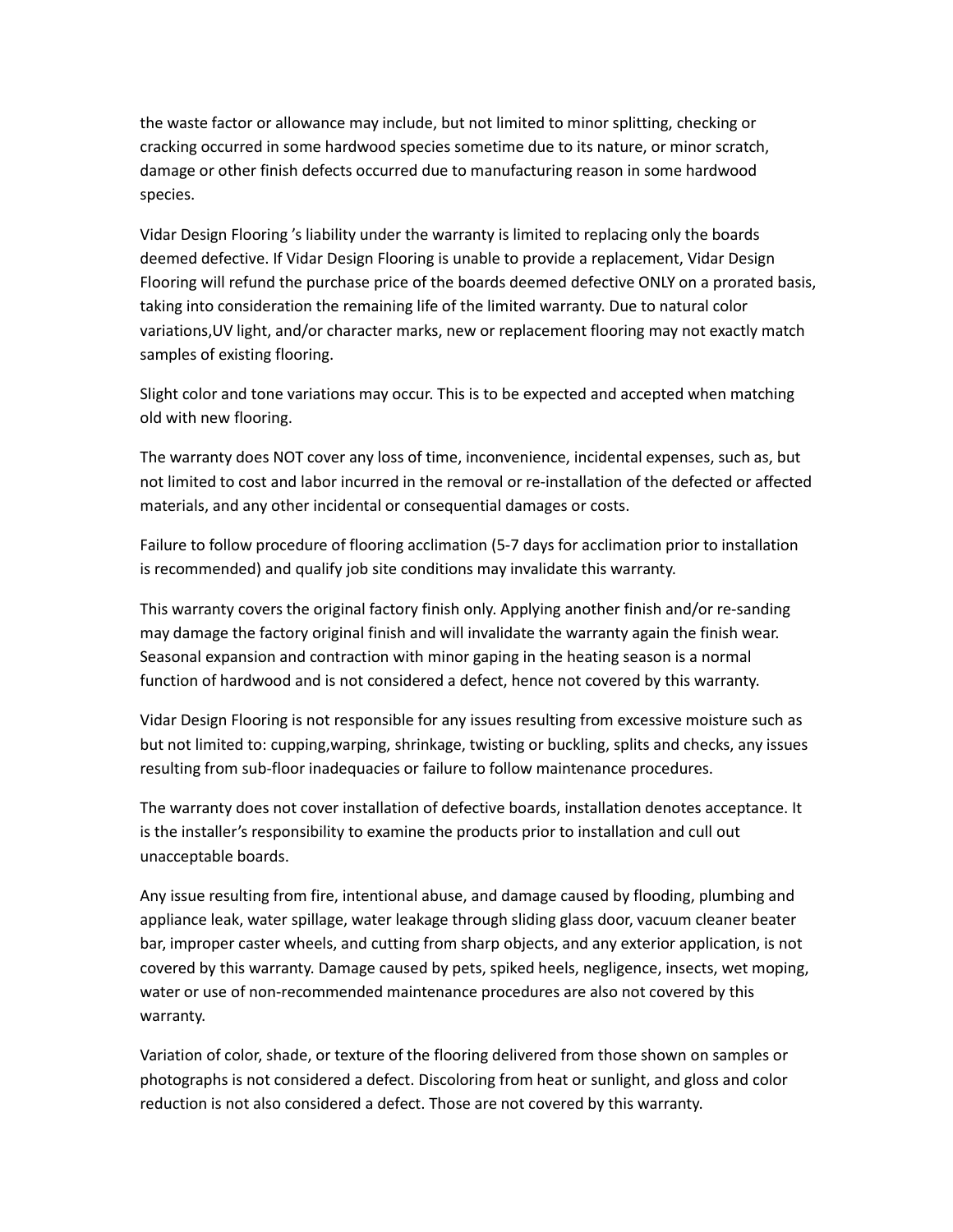## **Warranty Exclusion**



Following is to summarize additional EXCLUSION under this warranty; any claim under the EXCLUSION is NOT to be covered by the warranty:

Natural Variation: Hardwood is natural product containing natural variation in color, tone graining and other variation, such as mineral streaks, small knots and grain variation from plank to plank. In addition, due to its natural variation, a fully installed floor may have variation in color, tone and grain, or gloss difference with the samples which are for demonstrative purpose only.

Improper Installation: The flooring must be installed according to the installation instruction by NATIONAL WOOD FLOORING ASSOCIATION (NWFA). It is also to be treated as improper installation if it is under improper storage, handling, and improper preparation of, or deficiencies in the sub-floor/floor joist assembly, including but not limited to excessive floor deflection, uneven or irregular sub-floor surface or voids in the sub-floor. Defects or failure of other manufacturers' products at the sub-floor assembly, such as sub-floor materials, fasteners, patching compound, adhesives, and other floor covering are not to be covered by this warranty.

Improper Maintenance: Besides what has been mentioned in this warranty, other improper maintenance includes but not limited to using of non-recommended maintenance and floor-care products, such as oil soaps, liquid or paste wax products, other household cleaners containing lemon, orange, or tung oils; neglecting or abusing of floor, such as not taking proper precautions to protect furniture legs and feet with protective pads to reduce scratches and dents; not using dollies and protective plywood when moving heavy objects; furniture or appliances having dirty